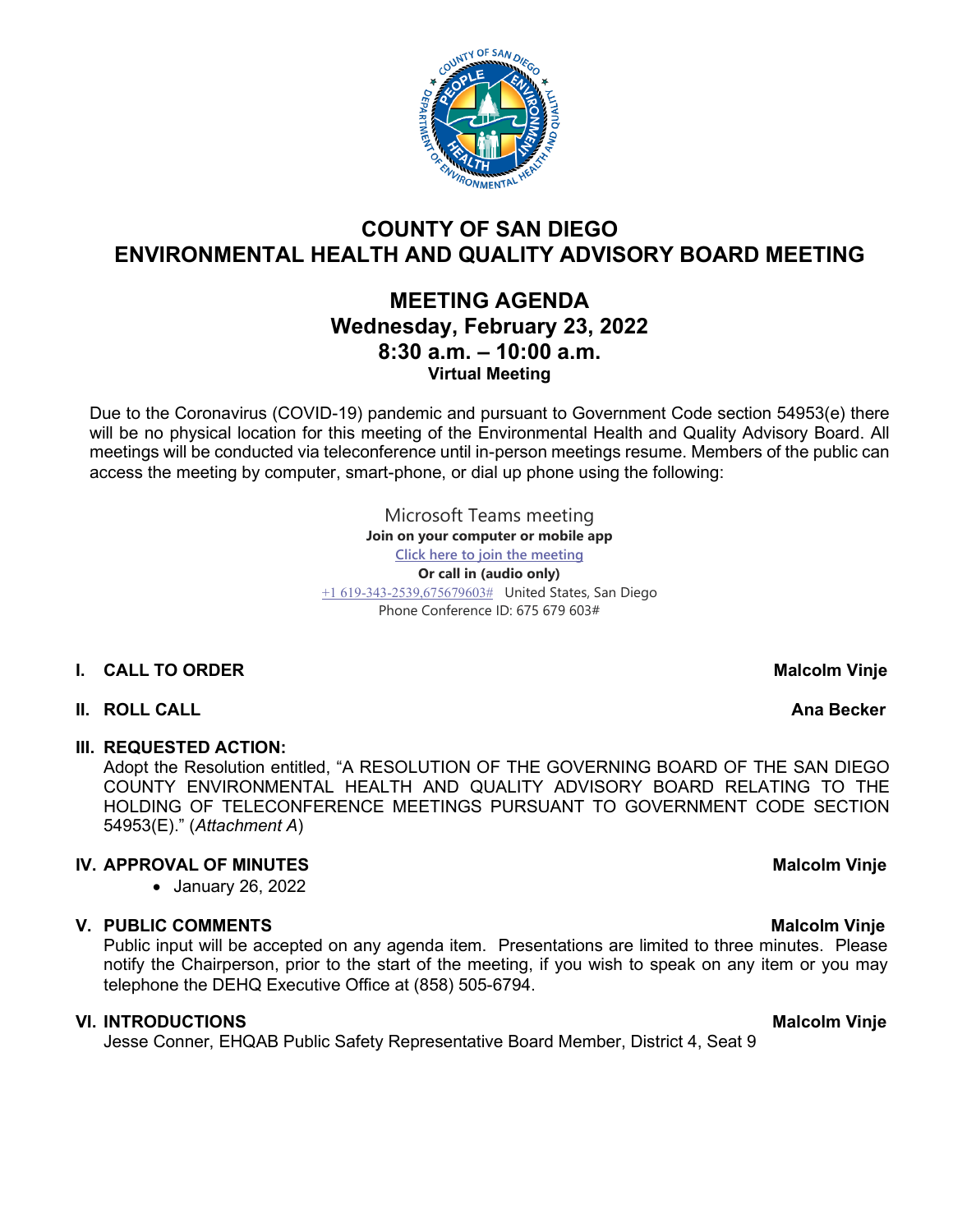## **VII.COMMUNITY NEEDS ASSESSMENT PROJECTS PRESENTATION**

Amy Harbert, Director of Environmental Health and Quality Heather Buonomo, Director of Environmental Health John-Ross Glueck, Deputy Director of Environmental Health and Quality

# **VIII. UPDATES FROM DEHQ EXECUTIVE OFFICE Director of Environmental Health**

- Upcoming Board Letters
- Vacancies Report
- County's Reimagined General Management System
- MEHKO
- Legislative Highlights (DEHQ Chiefs/Program Coordinator)
	- o Food and Housing Division Programs
		- o AB 257, Food Facilities and Employment
		- o AB 1737, Children's Camps: Local Registration and Inspections
		- o AB 1858, Substandard buildings
		- o SB 972, California Retail Food Code
	- o Hazardous Materials Division Programs
		- o AB 1793, Hazardous waste: identification: testing
	- o Land and Water Quality Division Programs o No bills
	- o Community Health Division Programs
		- o No bills

**IX.** ADJOURN Malcolm Vinje

**Next Virtual Meeting: March 23, 2022, 8:30 a.m. – 10:00 a.m.**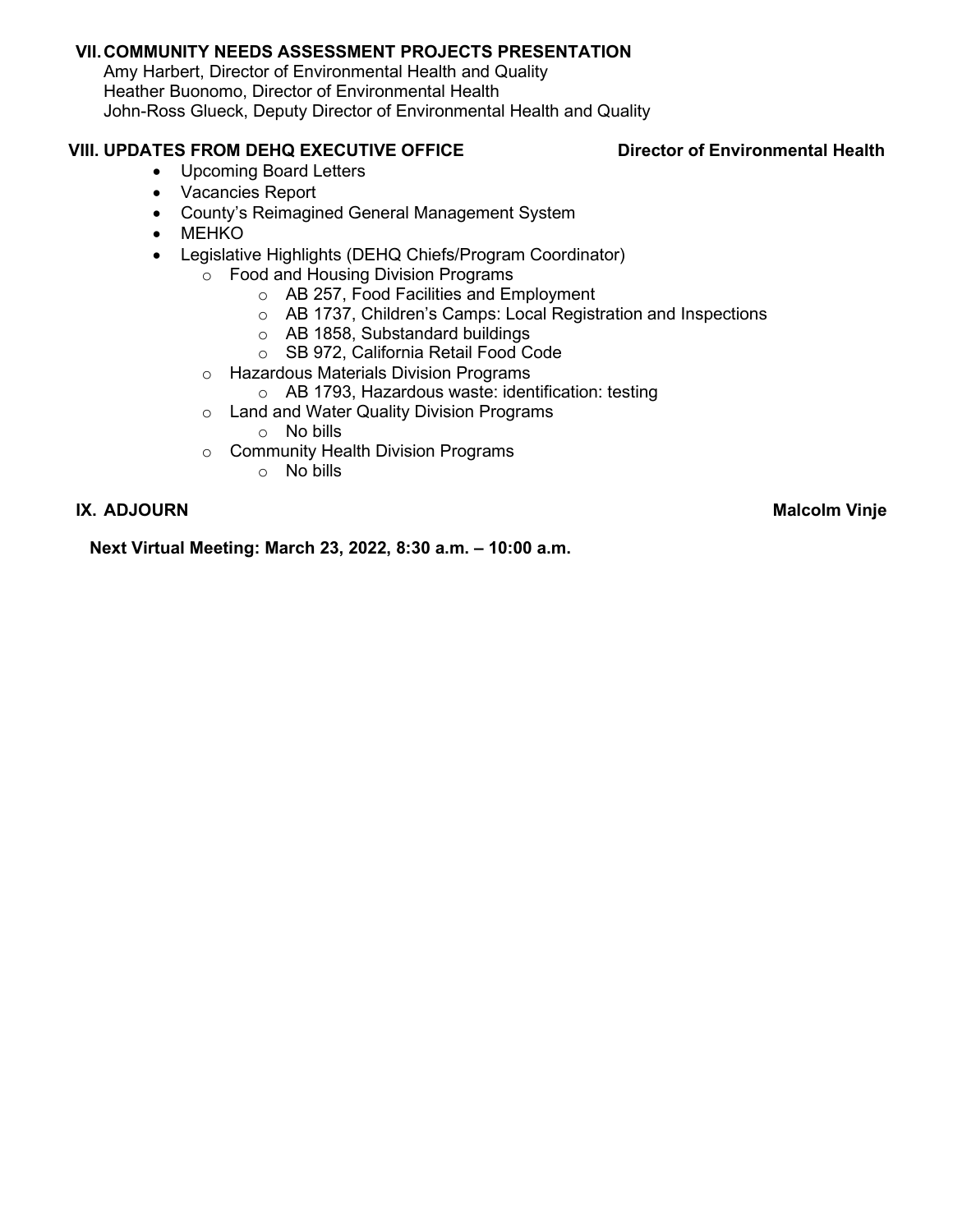### A RESOLUTION OF THE COUNTY OF SAN DIEGO ENVIRONMENTAL HEALTH AND QUALITY ADVISORY BOARD RELATING TO THE HOLDING OF TELECONFERENCE MEETINGS PURSUANT TO GOVERNMENT CODE SECTION 54953(e)

WHEREAS, the San Diego County Environmental Health and Quality Advisory Board ("Board") is committed to preserving and nurturing public access and participation in meetings of the Board and promoting and protecting the health and safety of Board members, employees, and members of the public; and

WHEREAS, all meetings of the District's legislative bodies are open and public, as required by the Ralph M. Brown Act (Cal. Gov. Code  $\S$ § 54950 – 54963), so that any member of the public may attend, participate, and watch the District's legislative bodies conduct their business; and

WHEREAS, Government Code section 54953(e) makes provisions for remote teleconferencing participation in meetings by members of a legislative body without compliance with the requirements of Government Code section 54953(b)(3) under any of the following circumstances:

- (A) The legislative body holds a meeting during a proclaimed state of emergency, and state or local officials have imposed or recommended measures to promote social distancing;
- (B) The legislative body holds a meeting during a proclaimed state of emergency for the purpose of determining, by majority vote, whether as a result of the emergency, meeting in person would present imminent risks to the health or safety of attendees; or
- (C) The legislative body holds a meeting during a proclaimed state of emergency and has determined, by majority vote, pursuant to subparagraph (B), that, as a result of the emergency, meeting in person would present imminent risks to the health or safety of attendees; and

WHEREAS, on March 4, 2020, the Governor proclaimed a state of emergency relating to the COVID-19 pandemic, and such state of emergency remains in effect; and

WHEREAS, state and local officials continue to recommend measures to promote social distancing under certain circumstances or for certain populations, including, but not limited to, persons who have COVID-19, persons who have recently been in close contact with a person who has COVID-19, and persons in high-risk groups; and

WHEREAS, the Board desires to conduct their meetings by teleconference or videoconference without compliance with the teleconferencing provisions of Government Code section 54953(b)(3), as authorized by section 54953(e), and that such legislative bodies shall comply with the requirements to provide the public with access to the meetings as prescribed in section  $54953(e)(2)$ .